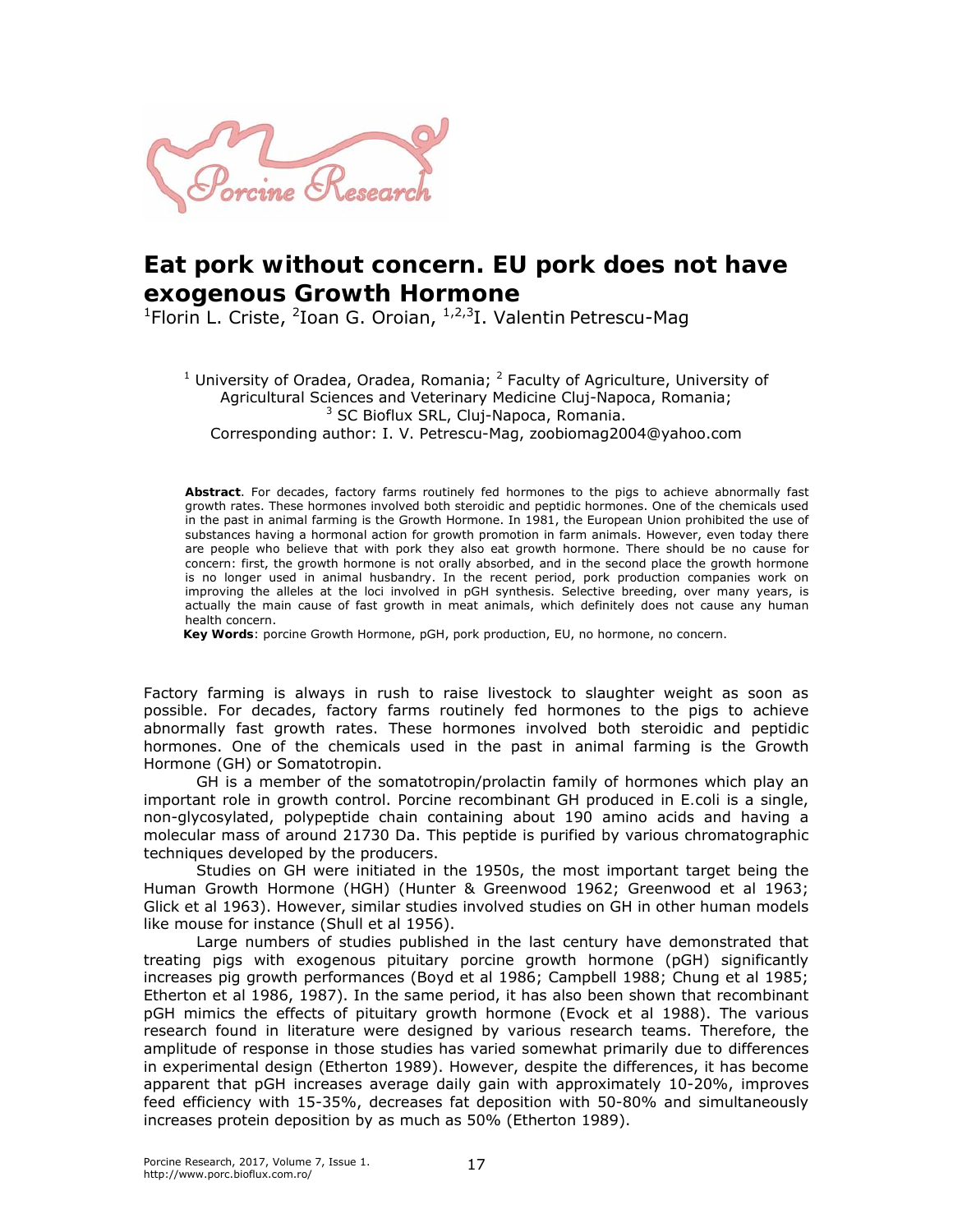These responses and changes in pig development have attracted interest in developing a recombinant pGH-based growth promoter for the pork production world wide. It was expected that in addition to the economic benefits accomplished by the producer who integrates pGH into their production scheme, the other benefit of this new technology is providing leaner pork for the consumer. In fact, the greatest benefit of this technology to society was expected to be the ability to produce meat that is considerably leaner (Etherton 1989).

Shortly after, there was a flourishing period for the use of hormones (including GH) in meat production. One of the consequences was that meat as food gained a poor image. It was concerns about health risks that led to hormones being banned for use in meat production in Europe early in the 80s. In 1981, the European Union prohibited the use of substances having a hormonal action for growth promotion in farm animals (Directive 81/602/EEC). Only three uses remain permissible on a transitional basis and under strict veterinary control: treatment of fetus maceration/mummification, pyometra in cattle (for animal welfare reasons) and oestrus induction in cattle, sheep, goats, and horses (Directive 81/602/EEC).

Even today there are people who believe that with pork they also eat growth hormone. There should be no cause for concern: first, the growth hormone is not orally absorbed, and in the second place the growth hormone is no longer used in animal husbandry.

 In the recent period, pork production companies work on improving the alleles at the loci involved in pGH synthesis. Selective breeding, over many years, is actually the main source of fast growing in farm animals, which definitely does not cause any human health concern.

## **References**

- Boyd R. D., Bauman D. E., Beermann D. H., De Neergaard A. F., Souza L., Butler W. R., 1986 Titration of the porcine growth hormone dose which maximizes growth performance and lean deposition in swine. J Anim Sci 63:218.
- Campbell R. G, Steele N. C., Caperna T. J., McMurtry J. P., Solomon M. B., Mitchell A. D., 1988 Interrelationships between energy intake and exogenous porcine growth hormone administration on the performance, body composition and protein and energy metabolism of growing pigs weighing 25 to 55 kilograms body weight. J Anim Sci 66:1643-1655.
- Chung C. S., Etherton T. D., Wiggins J. P., 1985 Stimulation of swine growth by porcine growth hormone. J Anim Sci 60:118-130.
- Council Directive 81/602/EEC of 31 July 1981 concerning the prohibition of certain substances having a hormonal action and of any substances having a thyrostatic action. Official Journal L 222, 07/08/1981. P.0032-0033.
- Etherton T. D., 1989 Mechanisms by which porcine growth hormone (pGH) and insulinlike growth factors (IGFs) regulate pig growth performance: approaches from the pGH and IGF receptors to the whole animal. In: Biotechnology for Control of Growth and Product Quality in Swine. Implications and Acceptability. Van der Wal P., Nieuwhof G. J., Politiek R. D. (eds), Pudoc, Wageningen, p.111-125.
- Etherton T. D., Wiggins J. P., Chung C. S., Evock C. M., Rebhun J. F., Walton P. E., 1986 Stimulation of pig growth performance by porcine growth hormone and growth hormone-releasing factor. J Anim Sci 63:1389-1399.
- Etherton T. D., Wiggins J. P., Evock C. M., Chung C. S., Rebhun J. F., Walton P. E., Steele N. C., 1987 Stimulation of pig growth performance by porcine growth hormone: Determination of dose-response relationship. J Anim Sci 64:433-443.
- Evock C. M., Etherton T. D., Chung C. S., Ivy R. E., 1988 Pituitary porcine growth hormone (pGH) and a recombinant pGH analog stimulate Pig growth performance in a similar manner. J Anim Sci 66:1928-1941.
- Glick S. M., Roth J., Yalow R. S., Berson S. A., 1963 Immunoassay of human growth hormone in plasma. Nature 199:784.